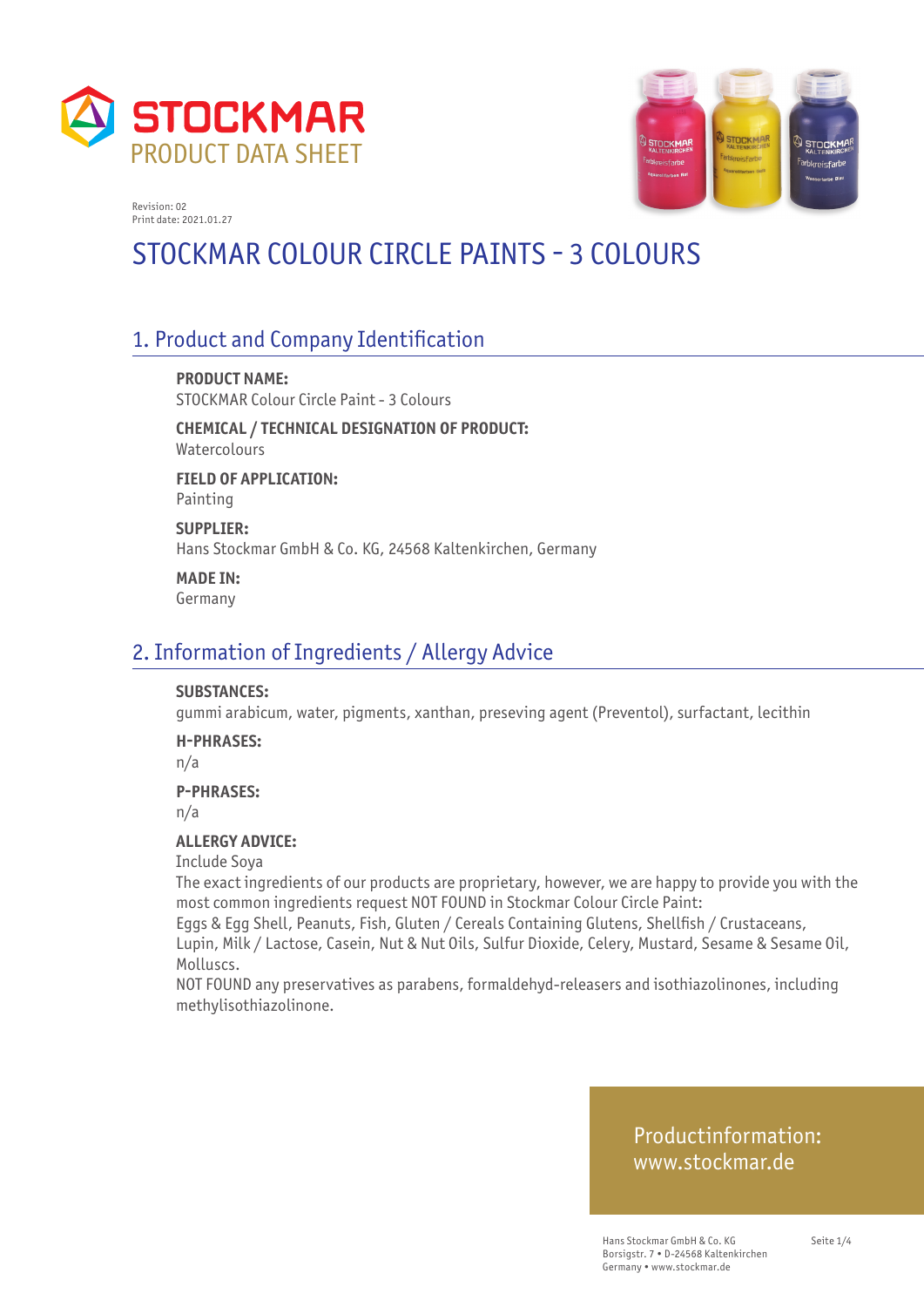



# STOCKMAR COLOUR CIRCLE PAINTS - 3 COLOURS

# 3. Possible Hazards - Hazards Information

not required

**PRODUCT MARKING:**  "Attention! Not suitable for children under 3 years. Small parts might be swallowed."

### 4. First - Aid - Measures

**INHALATION:** n/a

**SKIN CONTACT:** Wash off with water

**EYE CONTACT:** Rinse out with water.

**SWALLOWING:** Rinse out mouth and drink plenty of water.

In case of persistent symptoms seek medical treatment.

# 5. Fire - Fighting Measures

**SUITABLE EXTINGUISHING MEDIA:**  n/a **EXTINGUISHING MATERIAL THAT MUST NOT BE USED FOR SAFTY REASONS:**  n/a

## 6. Accidental Release Measure

**ENVIRONMENT-RELATED MEASURES:**  n/a **PROCEDURES FOR CLEANING / ABSORPTION:**  n/a

**PERSON-RELATED PRECAUTIONARY MEASURES:**  Swiftly remove and clean affected clothes

#### Productinformation: www.stockmar.de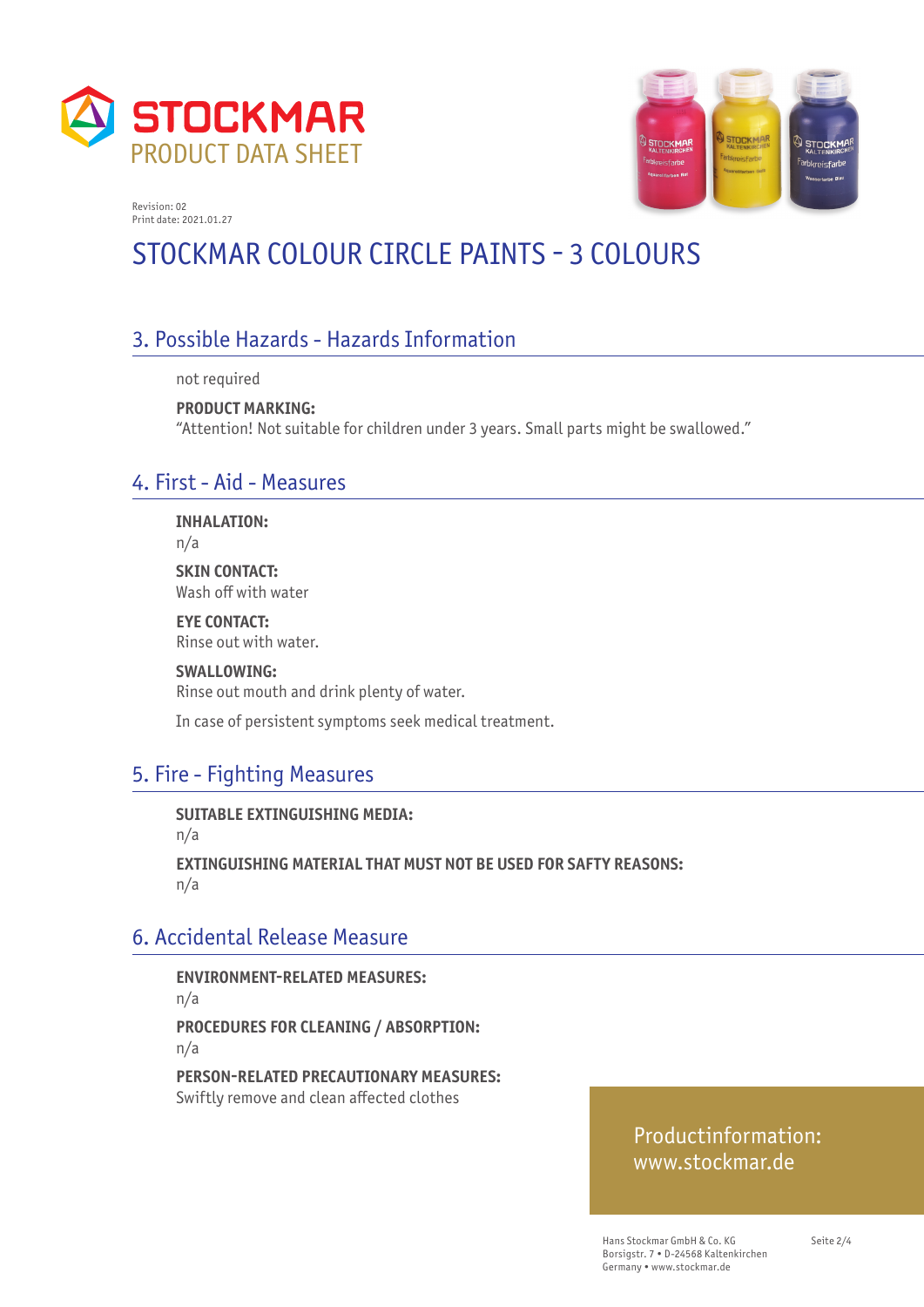



# STOCKMAR COLOUR CIRCLE PAINTS - 3 COLOURS

# 7. Handling and Storage

**HANDLING:**  Avoid contact with clothes

**STORAGE:**  Store product in original packaging

# 8. Exposure Controls / Personal Protection

n/a

### 9. Physical and Chemical Properties

**FORM/COLOUR/ODOR:**  Liquid / different colours / non-specific

**FLASH POINT:**  n/a

**IGNITION TEMPERATURE:**  Product is not infl ammable

**EXPLOSION LIMITS:**  Product not explosive

**SOLUBILITY IN WATER:**  100%

## 10. Stability and Reactivity

**CONDITION TO AVOID:**  Temperature > 55°C

**MATERIALS TO AVOID:**  Don`t mix with other chemicals

**HAZARDOUS DECOMPOSITION PRODUCTS:**  No hazardous decomposition products known

#### Productinformation: www.stockmar.de

Hans Stockmar GmbH & Co. KG Borsigstr. 7 • D-24568 Kaltenkirchen Germany • www.stockmar.de

Seite 3/4